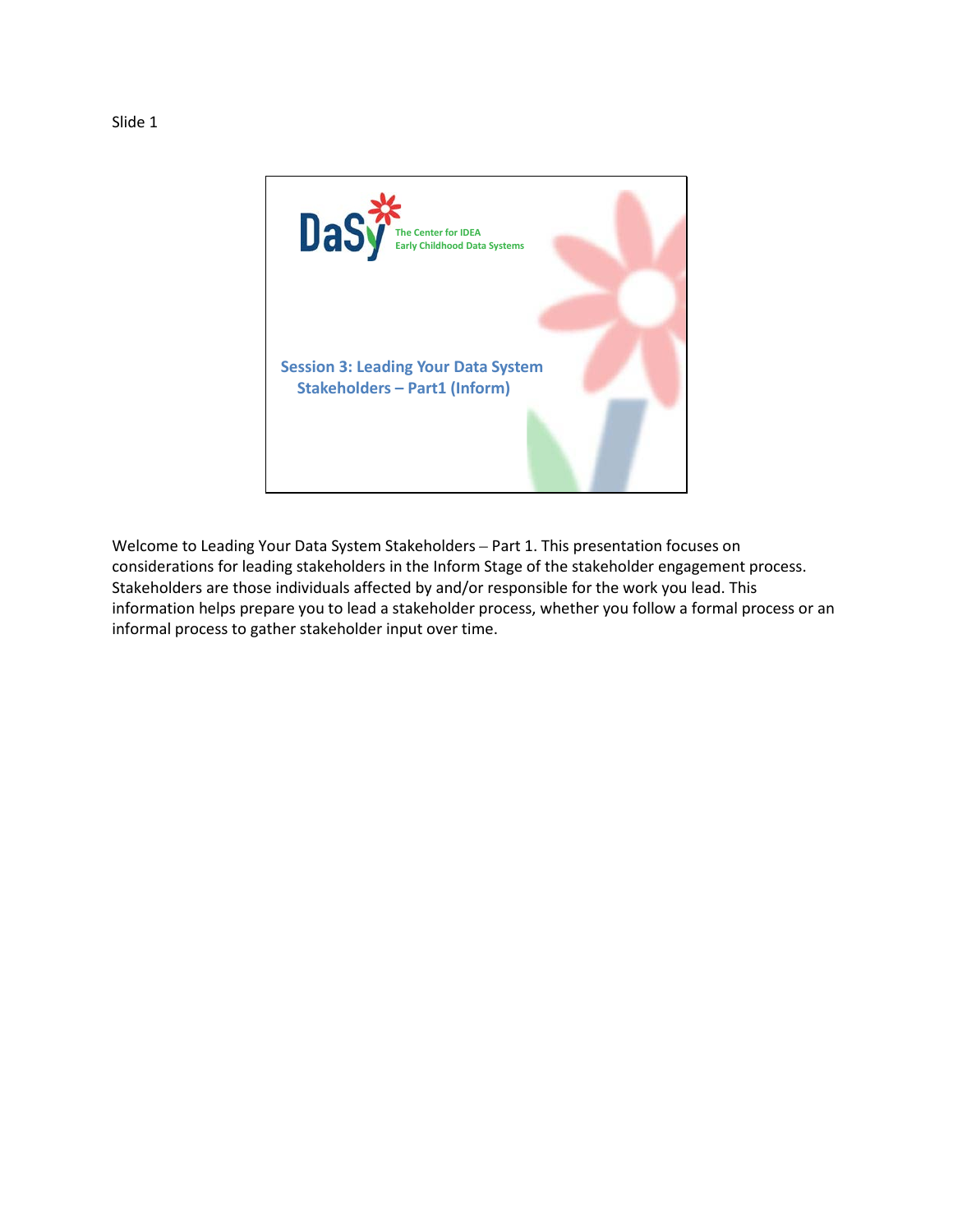

All Part C and 619 programs have data systems that allow them to provide federally required data. With any existing data system, enhancements are needed, and there may be new data requirements. In either of these situations, you might work with stakeholders to support decision making. In addition, although less frequent, eventually older data systems need to be replaced. Whether you are developing a new system, enhancing an existing system, or changing data collection, each undertaking benefits greatly from stakeholder input.

Asking for input from stakeholders on a range of issues is common practice within Part C and 619 state agencies. Getting input on data system decisions follows the same principles and practices that Part C and 619 leaders use with other stakeholder engagement efforts. Let's move forward to discuss how to engage stakeholders in data system conversations.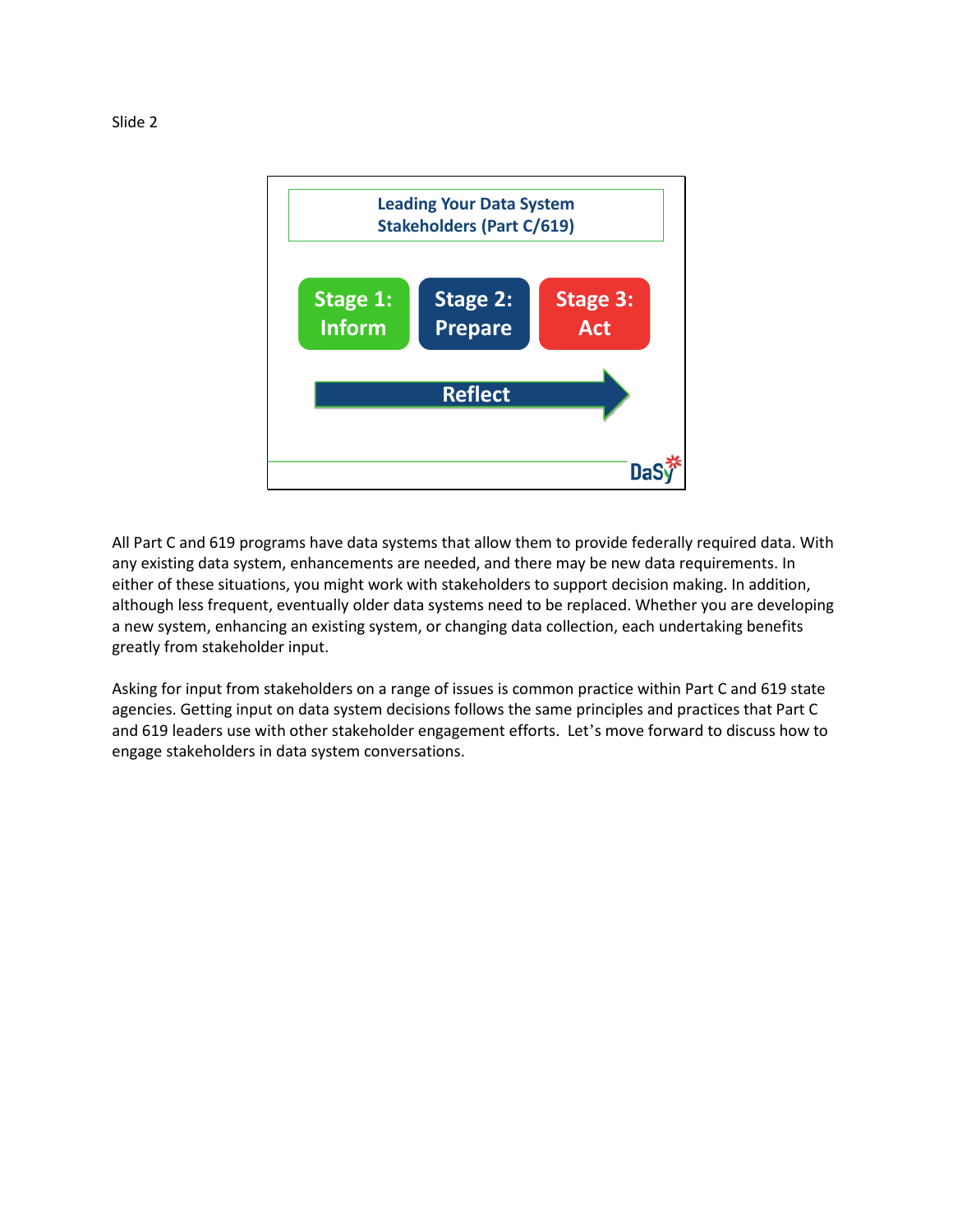

Although much of the decision making regarding data systems development or enhancement benefit from stakeholder involvement, not all of this work requires a formal stakeholder group to be convened and used. There may be times when a small group of stakeholders may be able to provide the necessary input or others when less formal mechanisms (i.e. data user feedback functions within a data system) provide you with the information you need. As part of the leadership behind data systems enhancements, decide what kind of input is needed and the best, most efficient and effective way to get that input. Let's explore ways you can plan for, gather, and use stakeholder input to support work around your data system.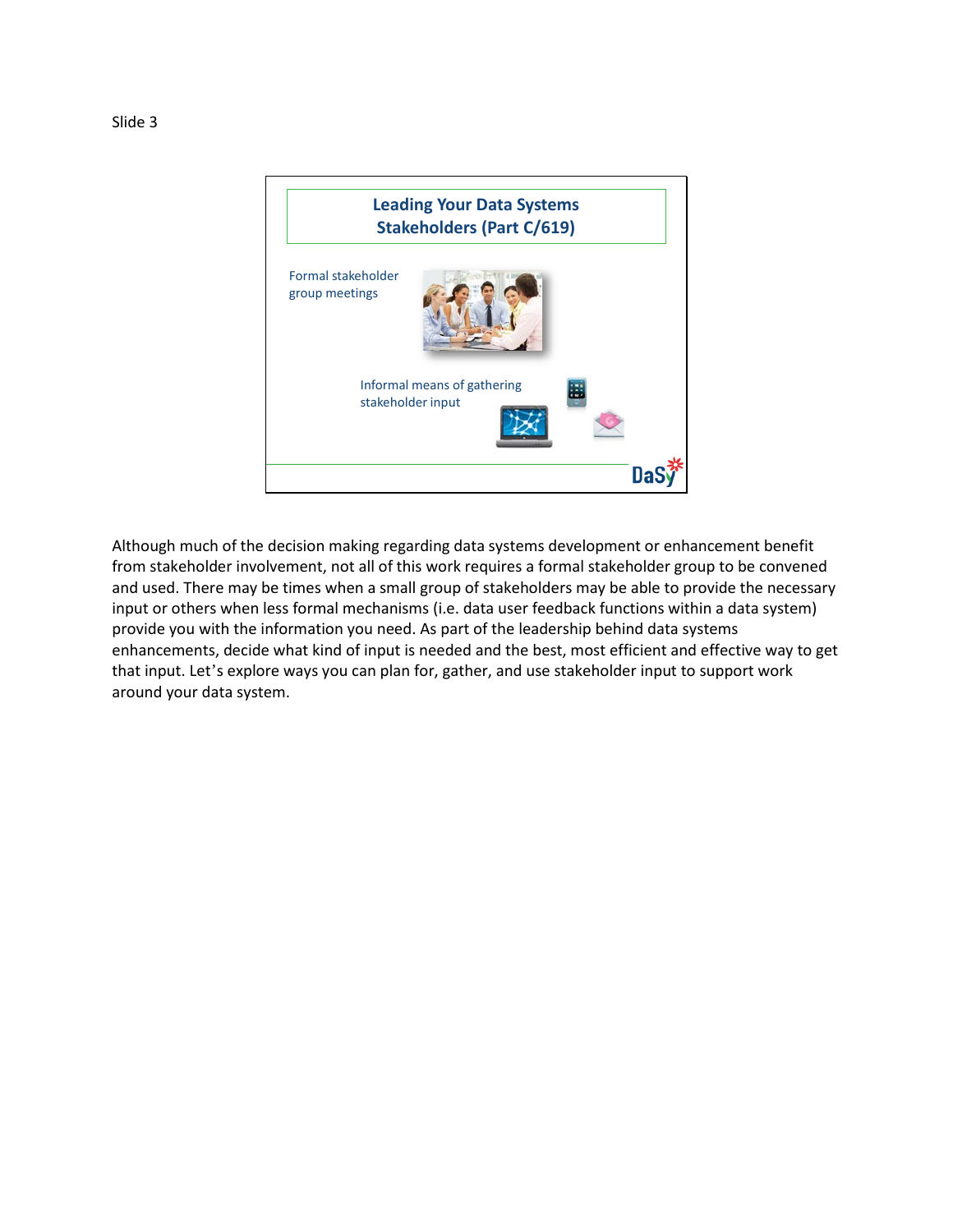

As a leader of stakeholders, it is important for you to be informed, as well as to inform others. This includes determining the focus of the work and stakeholder involvement. Your knowledge of the work at hand, the benefits of gathering a variety of perspectives, and a general process for stakeholder engagement provide a solid foundation for you in your role. Your own confidence and competence leads to informed conversations with your stakeholders.

Overall, during this first stage of the engagement process, Inform, your job is to identify the right people to serve as stakeholders, as well as generate buy-in and enthusiasm for the specific work. Stakeholders may serve for a long-term process or a more specific, goal-oriented task.

Your role includes articulating a clearly defined vision for the work and the importance of high-quality data systems for answering critical questions and accomplishing the work of the Part C or 619 program.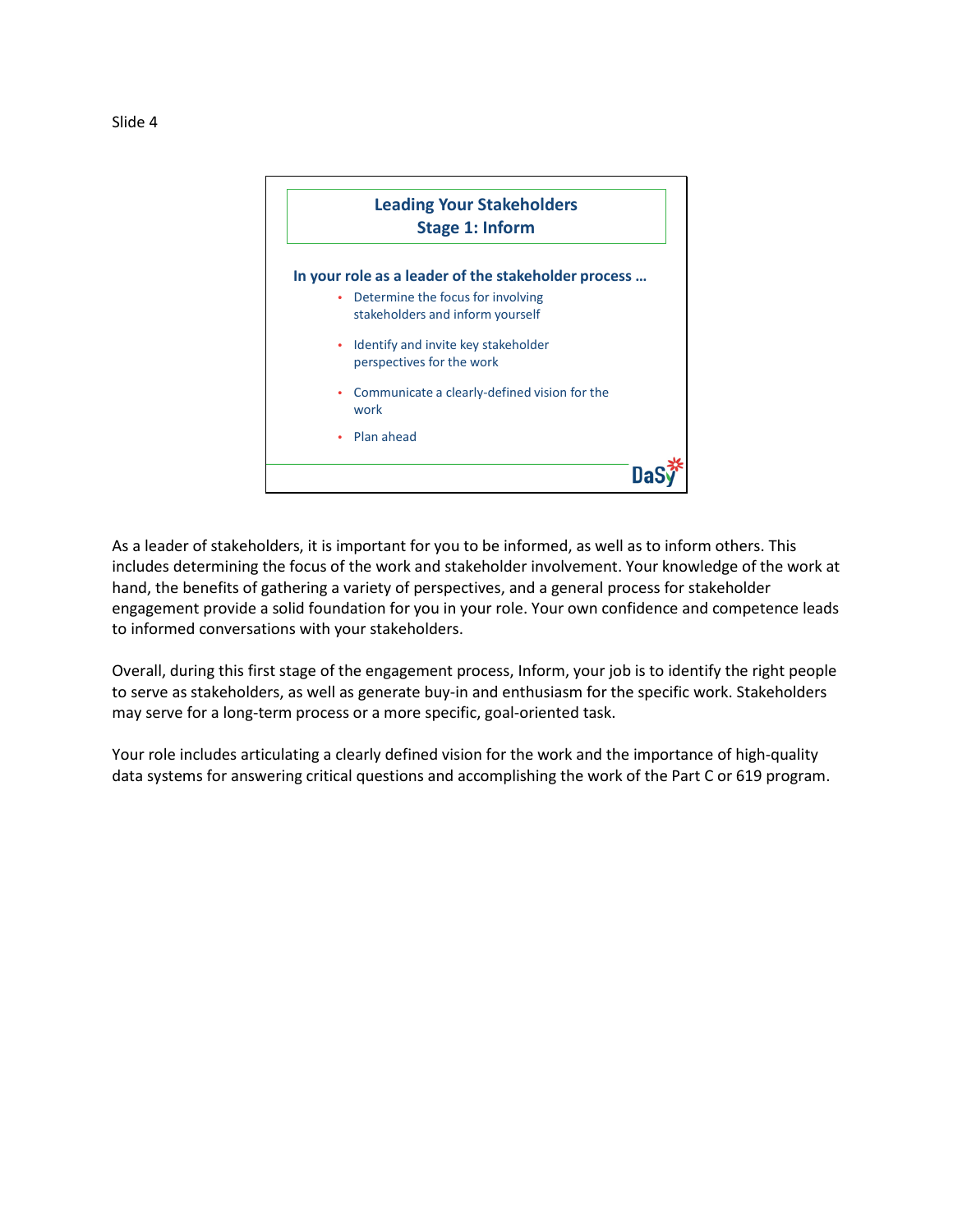

The first step in the Inform stage is to ready yourself for the work involved in leading your stakeholders. It is important for you to think about and articulate the benefits of a high-quality data system and how stakeholder input provides needed information toward that goal. Begin by gathering material and reviewing background information that helps you connect with others who might be doing similar work in your state. Consult with others to be sure you have the necessary details. Bring in people who have the intimate knowledge you need about the data system to help you lead the stakeholder effort. The goal is to be prepared to discuss the importance of stakeholders in the work and to answer their questions.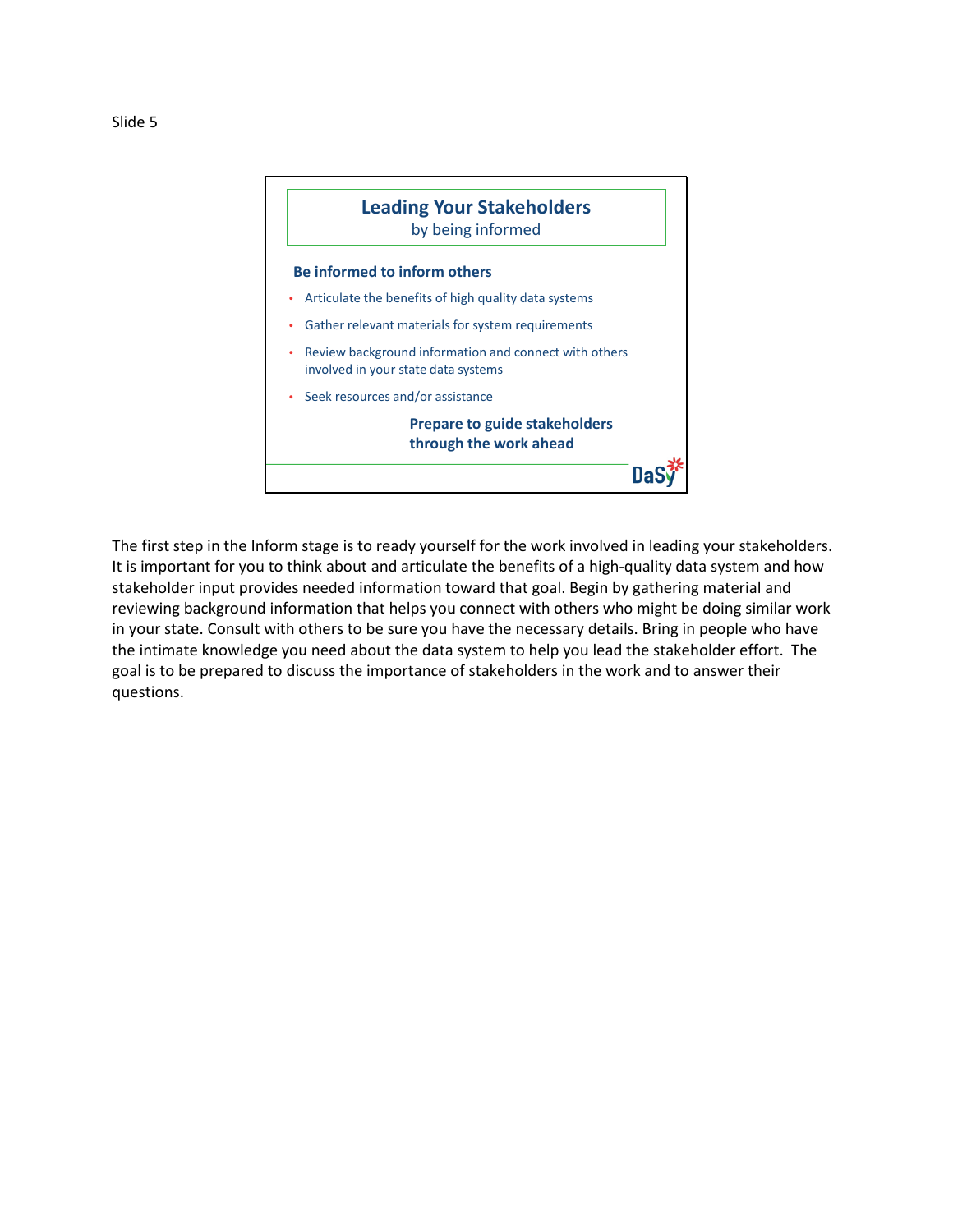



A critical initial task of the Inform stage is identifying which stakeholders to involve. Your own knowledge of the data system work, a commitment to the benefits of multiple perspectives, and an understanding of the general process for stakeholder engagement provide a solid foundation for identifying stakeholders. As you identify those who should be involved, consider stakeholders from a variety of agencies, roles, and perspectives needed to inform the work. Also, consider diversity in language, culture, and perspective when selecting stakeholders.

Overall, during this first stage of the engagement process, your primary job is to identify the right people to serve as stakeholders and to generate their buy-in and enthusiasm for the work. Stakeholders may serve for a long-term process or for a more specific, short term task.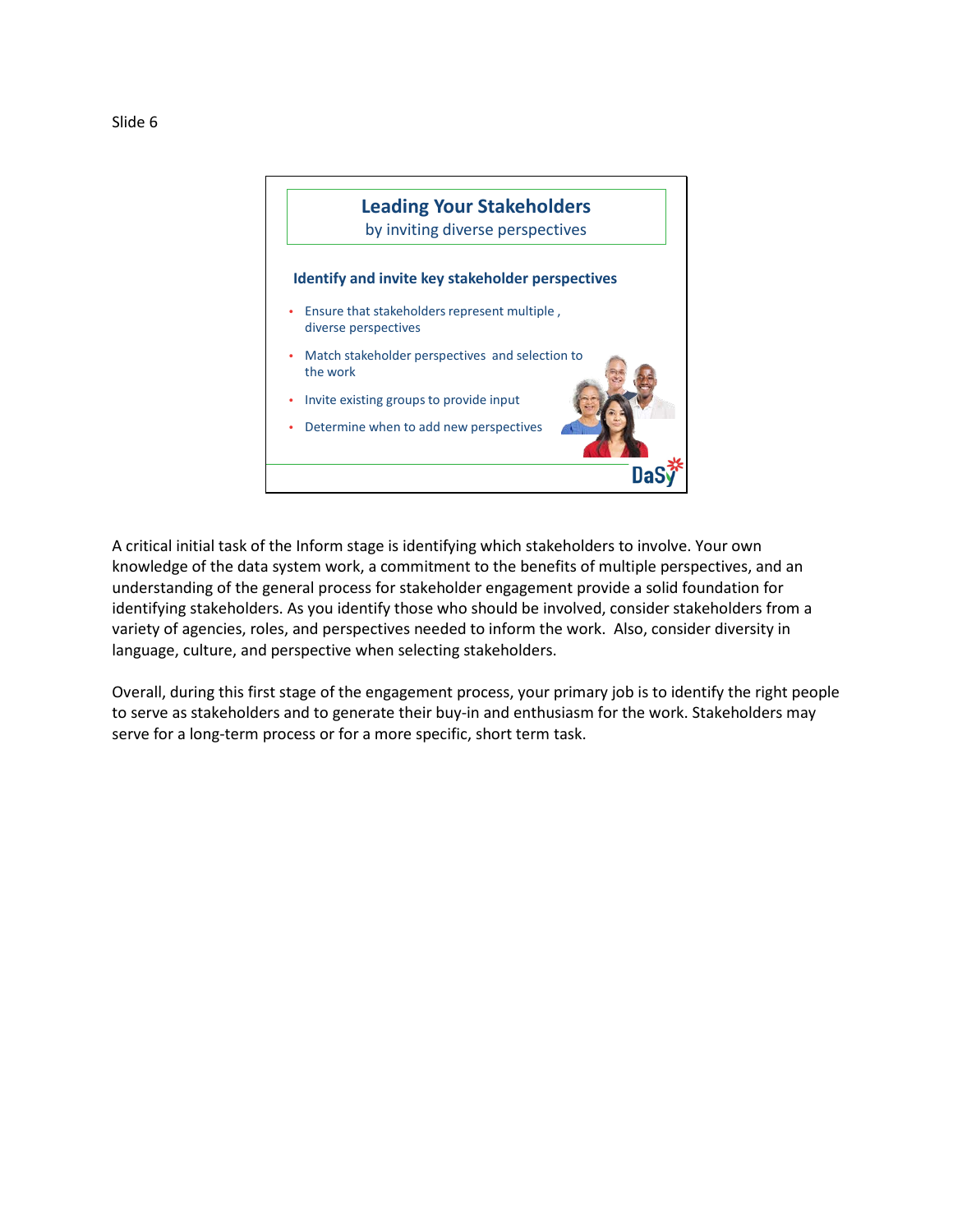



A key aspect of leading your stakeholders is communicating the vision for the work ahead. For stakeholders to be informed, they need to understand the goal and indicators of success. With this information, stakeholders can actively participate in the work based on a better understanding of their roles in achieving the vision and the purpose of their input.

Informing stakeholders may be a formal presentation or sharing written materials for review before a meeting. Informal communication may simply be ensuring that an individual knows why information is being gathered and its use. This may be communicated via email or in the instructions for a simple survey or client input mechanism.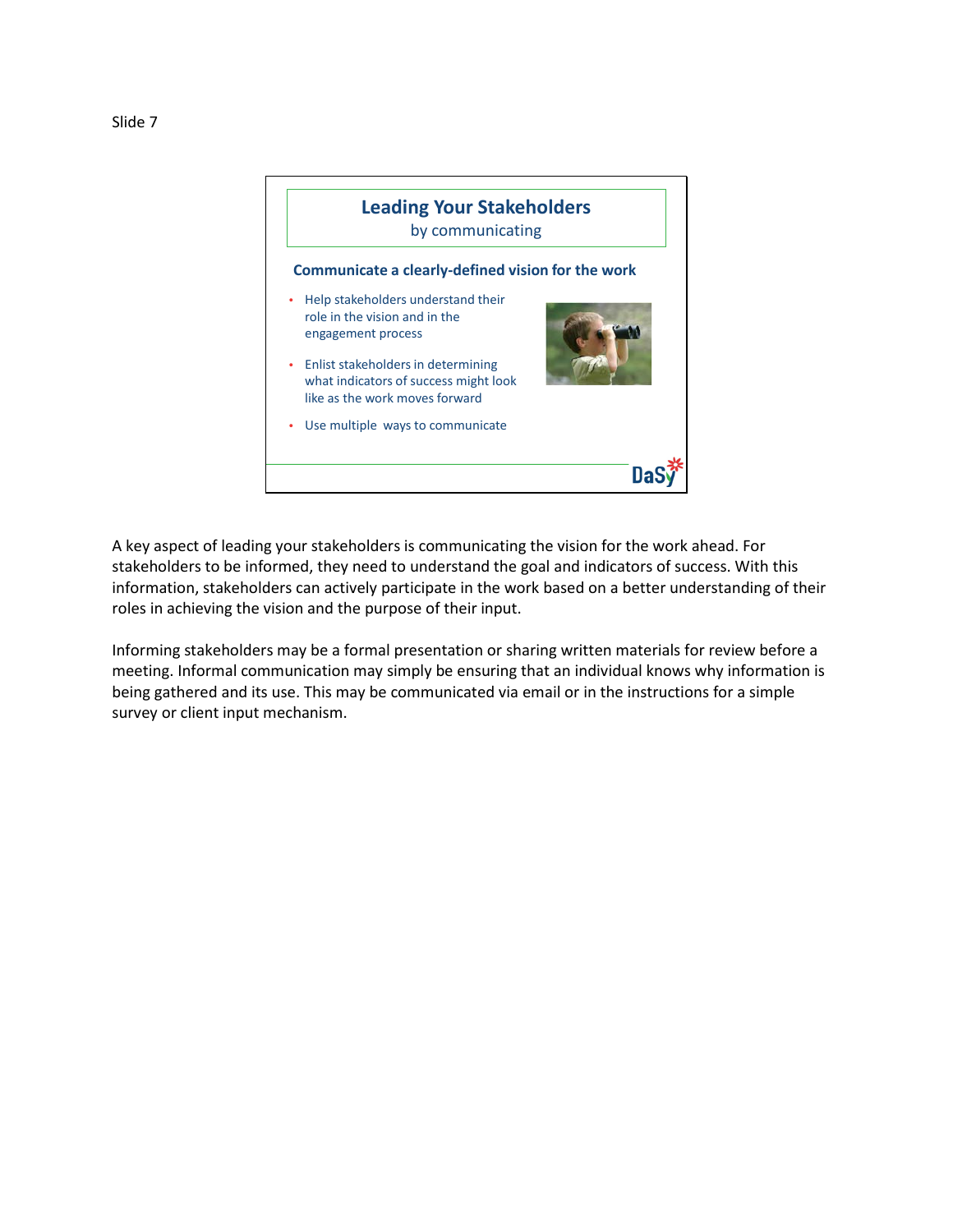

During the Inform stage think about what it would look like to be successful and create a plan to get there. There will be challenges along the way so identify what those might be early and brainstorm how those challenges could be resolved. For each part of the plan, be very specific about who is responsible so that stakeholders recognize their individual roles in the effort. Most importantly, engage stakeholders early and often.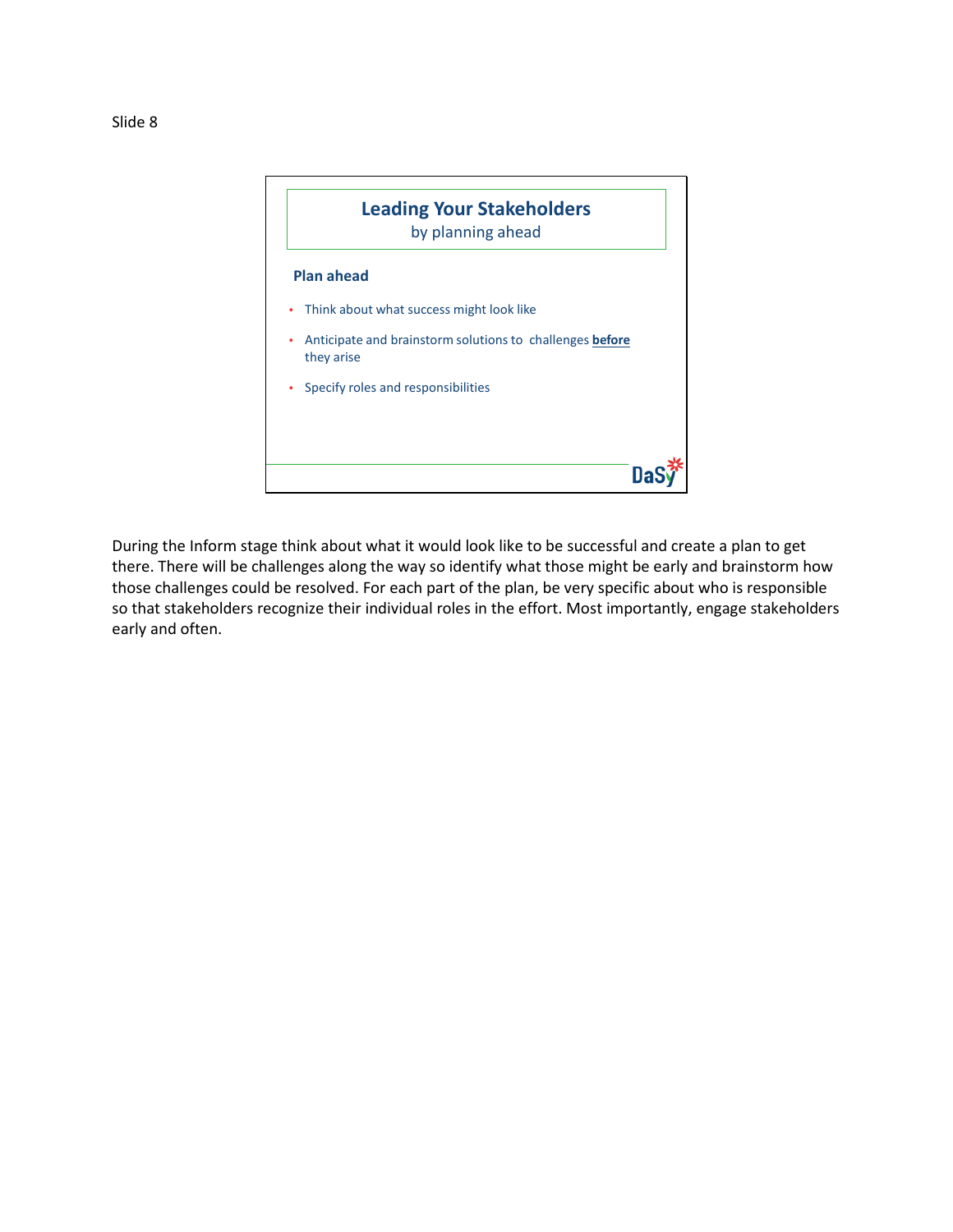

A written plan is good practice more formal processes. It is especially useful in times when stakeholders are engaged in long-term data systems projects to keep both you as the leader, and stakeholders as participants, focused on the work.

Less formal processes require less formal plans. Planning for more informal processes can be as simple as knowing what kinds of information you need from stakeholders and thinking through who might best provide that input. Not every stakeholder process needs a formal planning process, but it is critical that all gathering of stakeholder input be planned and deliberate. There will be opportune, unplanned times when stakeholder input is available, but generally it is unwise to take a haphazard approach to engaging stakeholders.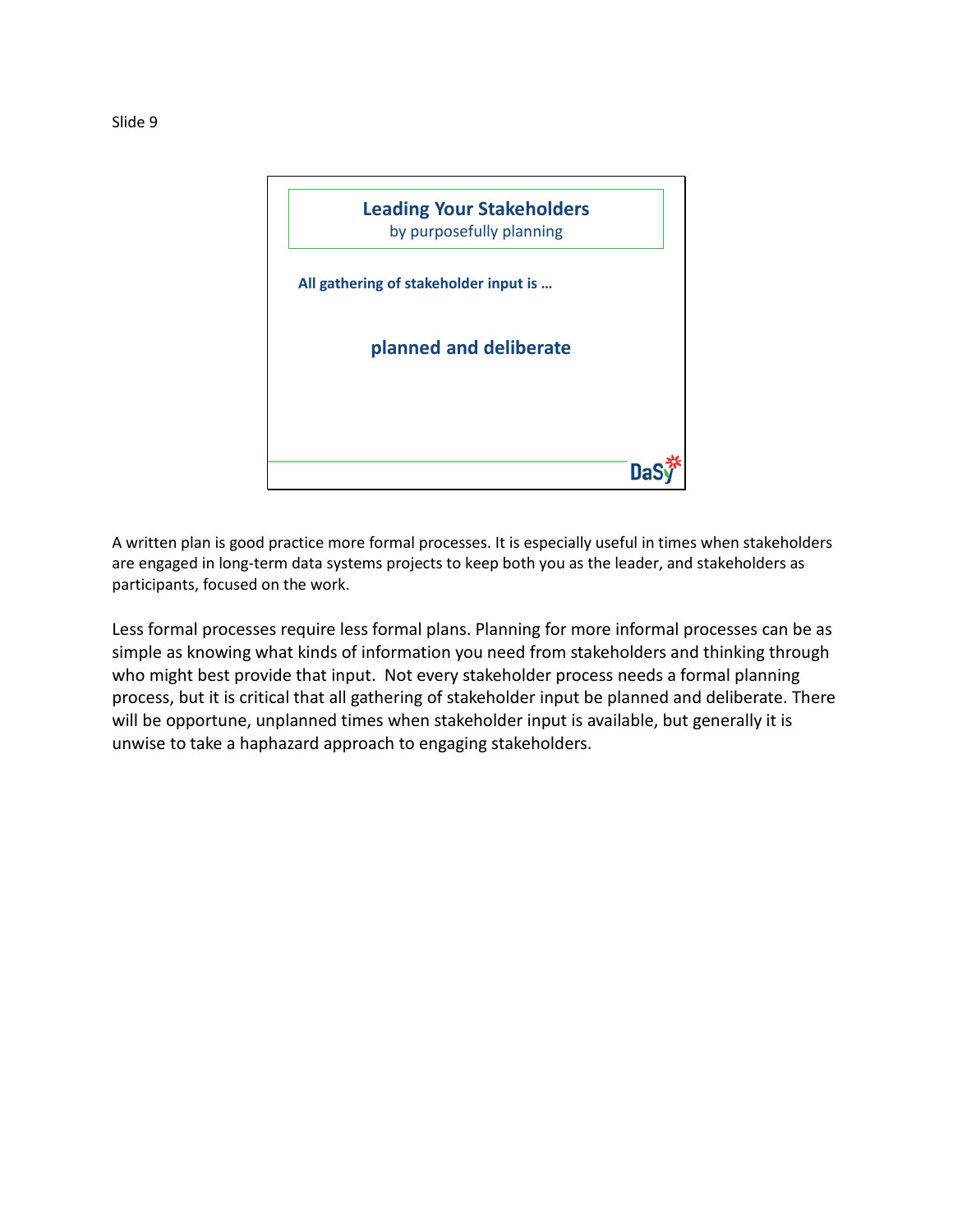

Data system conversations can be filled with unfamiliar technical terms. To effectively lead your stakeholders, strengthen your own knowledge of data systems. A basic knowledge helps you articulate the vision and intended outcomes of formal and informal stakeholder engagement processes without requiring you to know everything about data systems development. Stakeholders bring their own data systems literacy skills to the process, especially your IT stakeholders. Take advantage of their expertise to increase your own knowledge and the knowledge of others in your stakeholder group.

There are numerous resources available to help you increase your knowledge of data systems, including those on the DaSy web site. Use opportunities to gain knowledge through conversations that help you build on current relationships and allow others to more fully engage in the effort. Most of all, create an environment where everyone feels comfortable to ask questions by you leading the way. Ask for clarification and more information through good questions that enhance your learning and the learning of others.